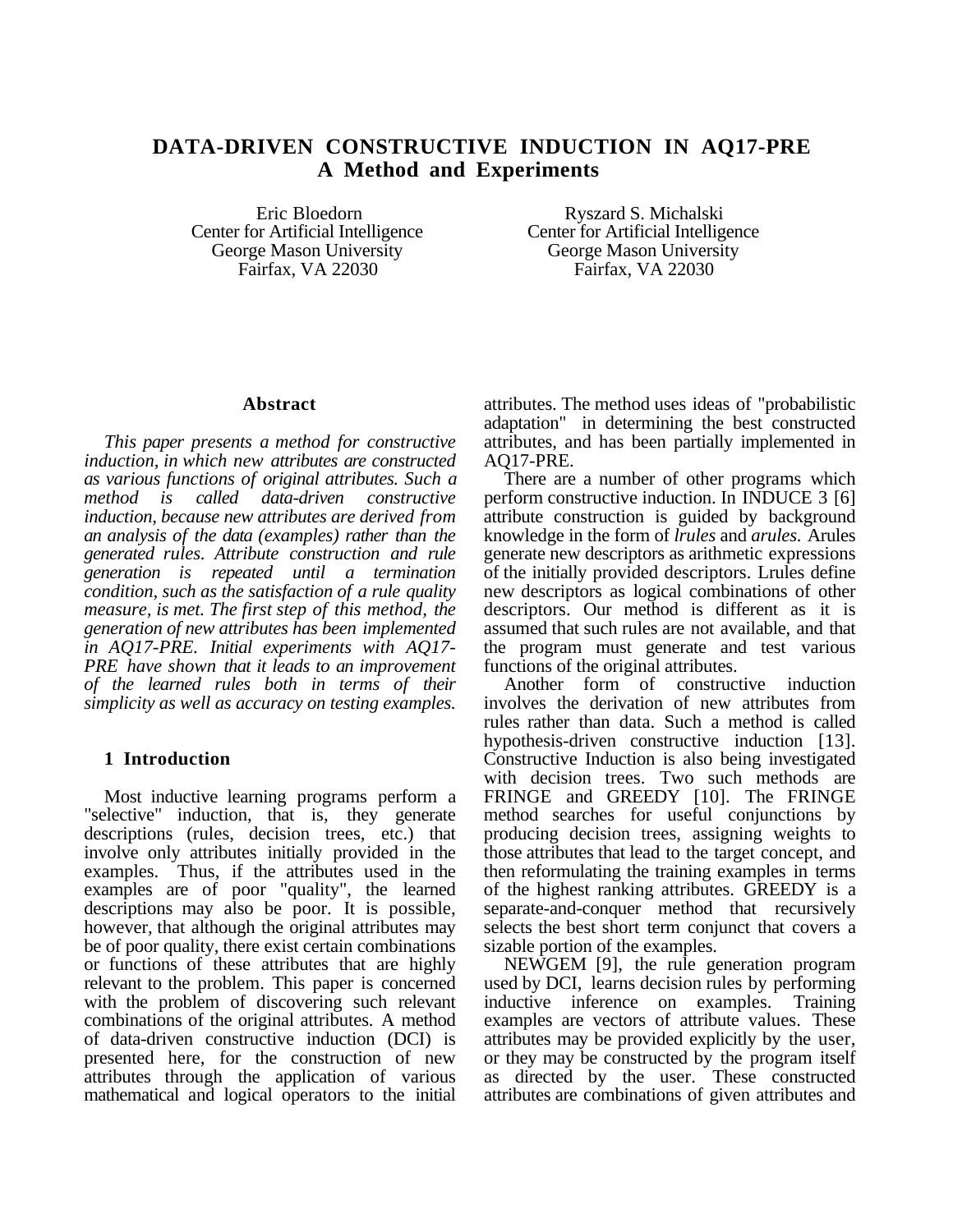involve relations selected by the user. Available operations currently include addition, subtraction, multiplication, and the equality, greater-than, or less-than relations. The addition of a newly constructed attribute to the available *attribute set* (AS) is determined by the attribute quality function (AQF). Training examples are expressed as conjunctions of attribute values, and initial or induced decision rules are logical expressions in disjunctive normal form. The program performs a heuristic search through the space of logical expressions, until it finds a decision rule that is satisfied by all positive examples and no negative examples. This search is guided by a rule preference criterion. The program is based on the AQ algorithm for solving the general covering problem [4]. After generation of rules, attribute contributions to these rules is determined. Those contributing most are rewarded and are probabilistically more likely to be selected as the process of generate-and-test is repeated. A more detailed description of the method is given in section 3.

A drawback of programs that cannot construct new attributes is an inability to take advantage of some fairly simple relationships. For example, suppose there exist two sets of boxes, each box described by three attributes: height, length, and width. Sample data shown.

| class1 |                     | class2 |                     |  |
|--------|---------------------|--------|---------------------|--|
|        | height length width |        | height length width |  |
|        | 1 $\cap$            |        | 1 າ                 |  |
|        |                     |        |                     |  |
|        |                     |        |                     |  |
|        |                     |        |                     |  |

The rule which describes the characteristic of each class of box when found by a non-attributeconstructing program, such as AQ15, is fairly complex

class1 :: [height= 2,3] v [height=4,6][length=4] class2 :: [height=4,8] [length=6,8,12] v [height=  $12$ ]

This complexity is due to the limits of the representation language. By generating new attributes the representation language is enriched and constructed rules are simpler and more accurate. Various combinations of attributes using a variety of operations are calculated. Useful combinations, which in this case involve multiplication, are kept. In the box example the area of the front face of the box, height\*length was calculated and found to be useful. This area was then retained and combined with the width attribute to discover another useful attribute which we call volume. The rules produced using this constructed attribute are shown below.

class1  $\lt$ :: [height \* length \* width = 48] class2  $\lt$ :: [height \* length \* width = 96]

# **2 A brief review of the AQ algorithm**

Because the AQ algorithm is used in the inductive module of this method, for completeness, we provide a brief description of it. The AQ algorithm generates the minimum or near minimum number of general decision rules characterizing a set of instances, as originally described in [4,8].

1. A single positive example, called a seed, is selected and a set of most general conjunctive descriptions of this example is computed (such a set is called a star for the seed). Each of these descriptions must exclude all negative examples.

2. Using a description preference criterion a single description is selected from the star, called the 'best' description. If this description covers all positive examples, then the algorithm stops.

3. Otherwise a new seed is selected among the unexplained (uncovered) examples, and steps 1 and 2 are repeated until all examples are covered.

The disjunction of the descriptions selected in each step constitutes a complete, consistent and general description of all examples. The preference criterion used in selecting a description from a star is expressed as a list of elementary criteria that are applied lexiographically and with a certain tolerance. The criteria may be simplicity of description (measured by the number of variables used), cost (the sum of the given costs of the individual variables), or other criteria [7].

The description of a class is expressed using the variable-valued logic system  $1 (VL<sub>1</sub>)$ , which is a multiple-valued logic propositional calculus with typed variables [5]. A class description is called a cover. A cover of a concept is a disjunction of complexes describing all positive examples and none of the negative examples. A complex is a conjunction of selectors, which is the simplest statement in VL1. A selector relates a variable to a value or a disjunction of values, for example [temperature = cold], or  $[x < 5]$ . The general form of a selector is: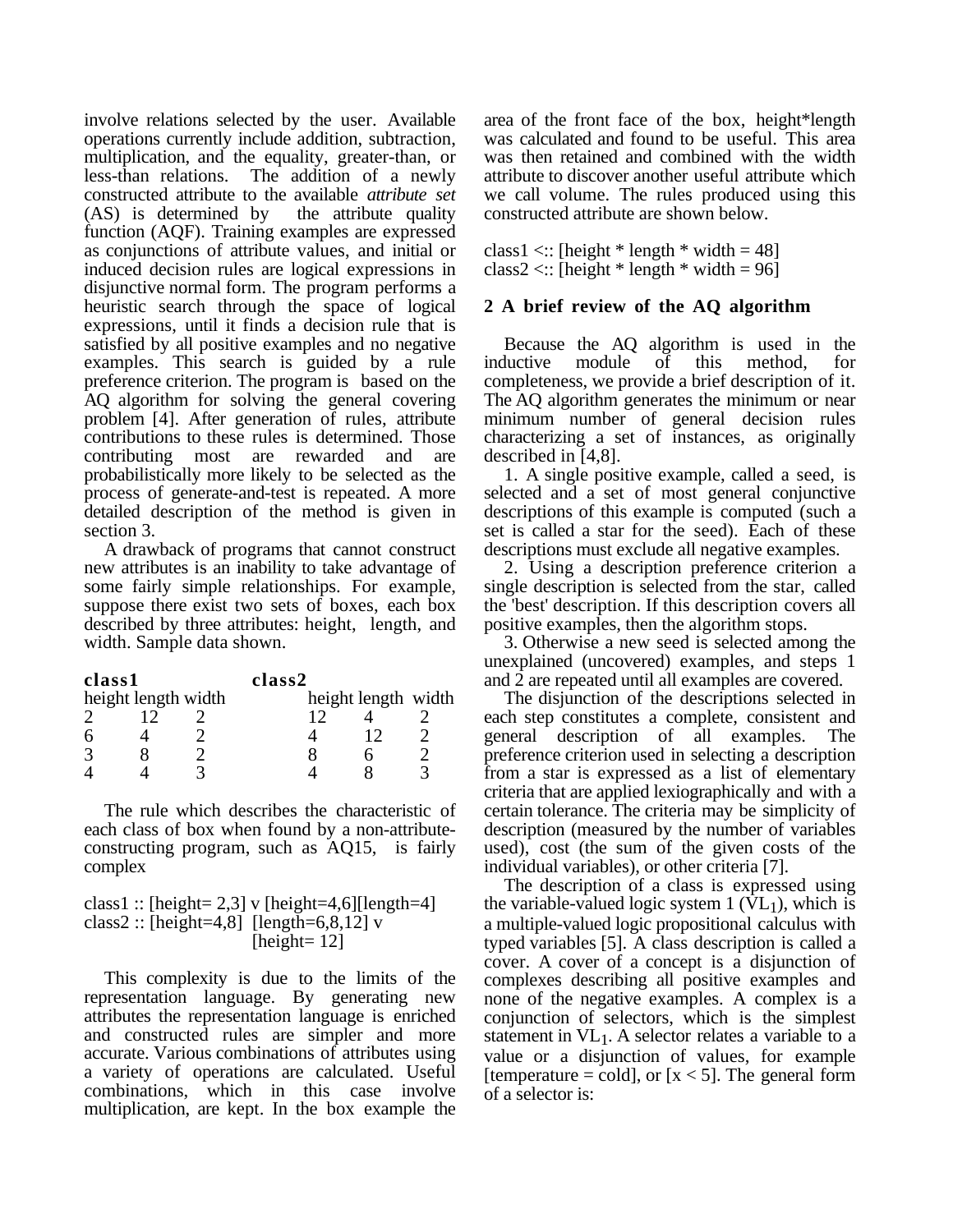### $[L # R]$

where L, called the referee, is an attribute, and R, called the referent is a set of values in the domain of the attribute in L, # is a relational symbol which can be one of the following:  $=$ ,  $\langle \rangle$ ,  $\rangle$   $\rangle$   $\langle \rangle$ ,  $\langle \rangle$ ,  $\langle \rangle$ ,

#### **3. Description of the DCI Method**

The construction of new derived attributes through the mechanism of constructive induction is done in the following way.

- 1. Identify all linear type attributes.
- 2. Repeat steps 3 through 5 for each possible attribute combination.
- 3. Repeat steps 4 and 5 for each operator.
- 4. Calculate the values of this attribute pair for the given operator.
- 5. Evaluate the discriminatory power of this newly constructed attribute using the Attribute Quality Function (AQF) described below. If the attribute is above some threshold then store it, else discard it.
- 6. Exit.

For now, only linear attribute types are used because most of the operators available operate only on linear types. However, in the future, binary nominal attributes will also be considered, to be operated on by equality and disjunction. Linear type attributes have a finite number of discrete ordered values. Nominal type attributes have finite number of discrete unordered values. Continuous-valued data is not acceptable to the version of AQ algorithm being used here, but a continuous version is being investigated by the authors as well as others (for example CAQ). [12]

The sum of binary attributes, when those attributes signal the presence or non-presence of a feature, can be described as "if x of the following y features exist". Such an attribute could possibly be quite useful in a medical domain where these binary attributes signal the presence of a symptom or disease.

After selecting the possible candidates, the algorithm generates every pairwise combination of attribute and operation. After each new attribute's values are calculated, an evaluation function, AQF, is used to judge its quality before adding it to the AS. The AQF used is shown below:

#### (#Positive events - W(#negative events)) Number of events in selector class

Event values are considered *positive* when the common value (see below) is found within the original class. Event values are considered *negative* when the common value is found in classes other than the original class. The weighting value (W) is currently set to 1, but can easily be changed to reflect the relative importance of positive versus negative coverage. The number of events in selector class is the total number of events in the original class. A perfect discriminatory attribute, which alone discriminates one class from all the other classes, will have an AQF value of 1. Possible AQF values range from negative (total #of events in other classes-1) to one.

The AQF is calculated for each class, for each attribute. First the most common value for an attribute in a class is found, i.e. mode in statistics (this is #Pos in the formula above). The mode is the value which most often appears in the events for that class. The mode was chosen because it is likely to produce the highest AQF value for the attribute (because of its high #Pos value). To demonstrate how the AQF is calculated, let us return to the volume example given earlier. The previous volume data is now shown supplemented with a constructed attribute height\*length.

#### **class1**

|                             |   | height length width height*length |
|-----------------------------|---|-----------------------------------|
| $\mathcal{D}_{\mathcal{L}}$ |   | 24                                |
| 6                           |   | 24                                |
| 3                           |   | 24                                |
|                             | 3 | 16                                |

#### **class2**

|    |    |   | height length width height*length |
|----|----|---|-----------------------------------|
| 12 |    |   | 18                                |
| 4  | 12 |   | 48                                |
| 8  | h  |   | 48                                |
|    |    | 3 |                                   |

The mode of constructed attribute height\*length in class1 is 24 because 24 has a commonality of 3, and 16 has a commonality of only 1.

If the newly constructed attribute exceeds the user-defined threshold, the attribute is added to the attribute set (AS). The AS initially consists of only the original attributes supplied by the user. This process of attribute calculation, testing and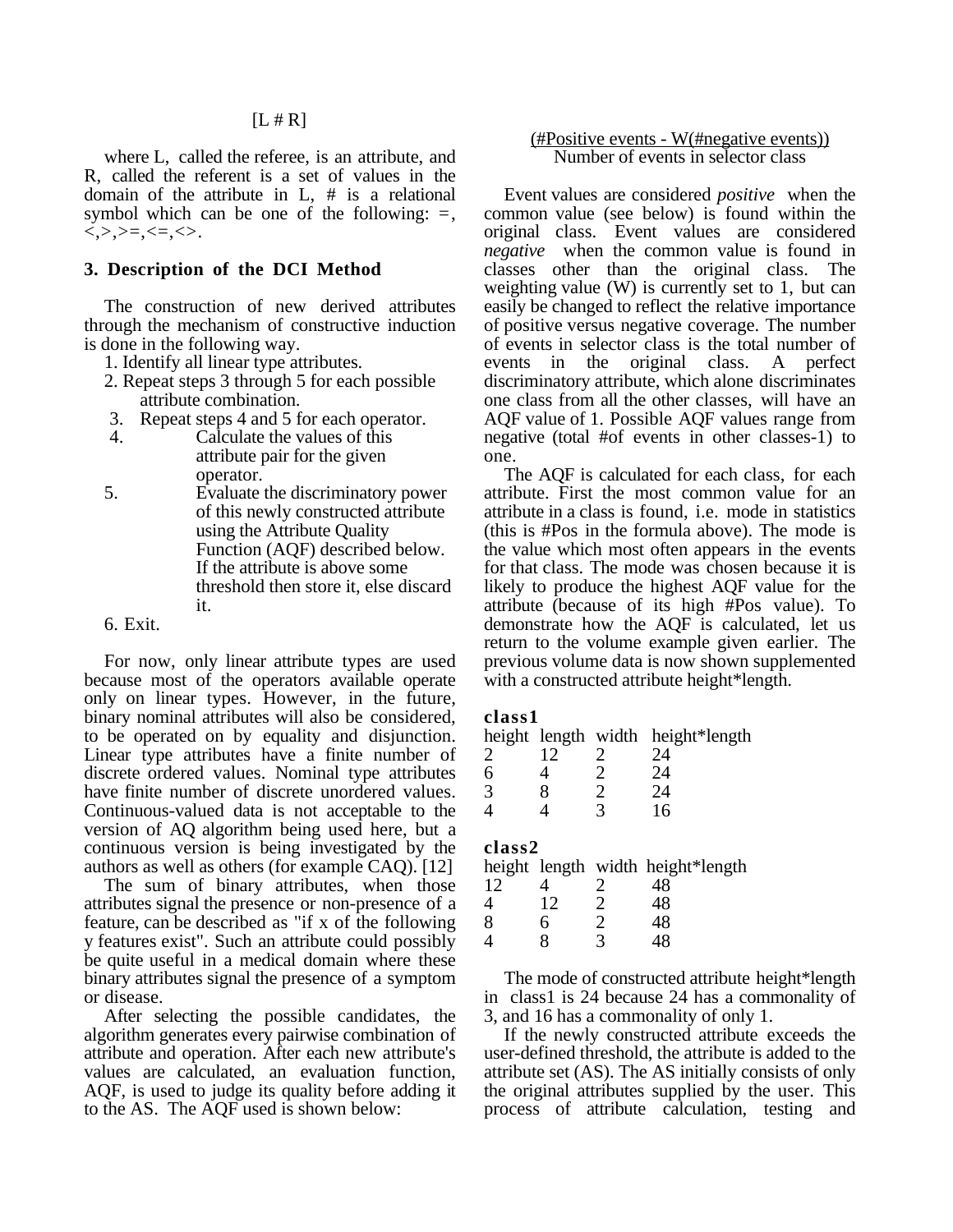addition is repeated for all the possible combinations. An adjustable program parameter is used to help control the number of attributes constructed. No new attributes will be constructed after this threshold is reached. A better way to control attribute construction, however, is by setting high quality thresholds. Figure 1 gives a functional description of the algorithm.



*Figure 1*. A functional diagram of the method.

The attributes selected for the subset are chosen probabilistically based on their importance in describing the training examples. This importance is measured by attribute weight (AW). Those attributes with a high AW are more likely, but not guaranteed, to be selected for the AS. Initially AW is equal to the AQF values. After rules are generated, the AW are adjusted based on the presence of the attribute in the descriptions. Those attributes present in rule descriptions are weighted positively, while those not present are unchanged. AW weights are also kept for attributes not in the AS. Unselected attributes are increased by an amount equal to the average increase of the attributes present in the AS. This is done to prevent unselected attributes from being punished and never being selected to the AS. At the same time this general increase does punish those attributes which were in the AS, but were found not to be useful. The pre-generation of new attributes, followed by AQF testing, selection to the AS and AW adjustment is repeated until the decision rules produced satisfy a rule critic.

Because the newly generated attributes are combinations of original attributes they are more complicated than the original attributes. The cost of these attributes should reflect this added complexity. To do this each operation and relation has been assigned a cost. These costs were determined from an overall ranking by the authors of selector complexity. The actual values are not meaningful, but are only meant to reflect relative complexity. These values can be changed by the user if desired. The current default values for these costs is shown in Table 1.

| operation                      | cost |
|--------------------------------|------|
| equal $(=)$                    |      |
| addition $(+)$                 | 5    |
| subtraction (-)                | 5    |
| greater than or equal $(\geq)$ |      |
| less than or equal $(\leq)7$   |      |
| multiplication (*)             |      |

# *Table 1*. Operator costs

Another factor that should be considered when calculating cost is the number of values a function takes as its result. For example, the selector  $[x1 =$ 5] is less expensive than a selector of the form [x7  $= 101$  v 123] because the former has only one value in the referent. This relation is cognitively more difficult to understand and is assigned a higher cost. The number of values in the referent is indirectly controlled by the depth parameter. The depth parameter controls whether a single value, or multiple values will be used when calculating quality. Increasing the depth parameter allows more general concepts to be introduced. The AQ algorithm is capable of generalizing discrete points to ranges. The depth parameter simply allows more general concepts to be introduced. The maximum value of depth is currently set to 2. This maximum is due to the empirical finding that increasing the depth quickly decreases quality and speed. The total cost of the new attribute is a product of the sum of the individual attributes' costs, the cost of the relation and the depth.

# **4 Experimental Results**

The presented method of attribute construction is illustrated by experiments. In these experiments only one iteration of attribute generation and AQF evaluation was completed. These experiments involve image data used by Bala and Pachowicz [1] in their work. All texture images were take from the Brodatz album of images [2]. Input grey-level images were processed by the wellknown texture feature extraction technique of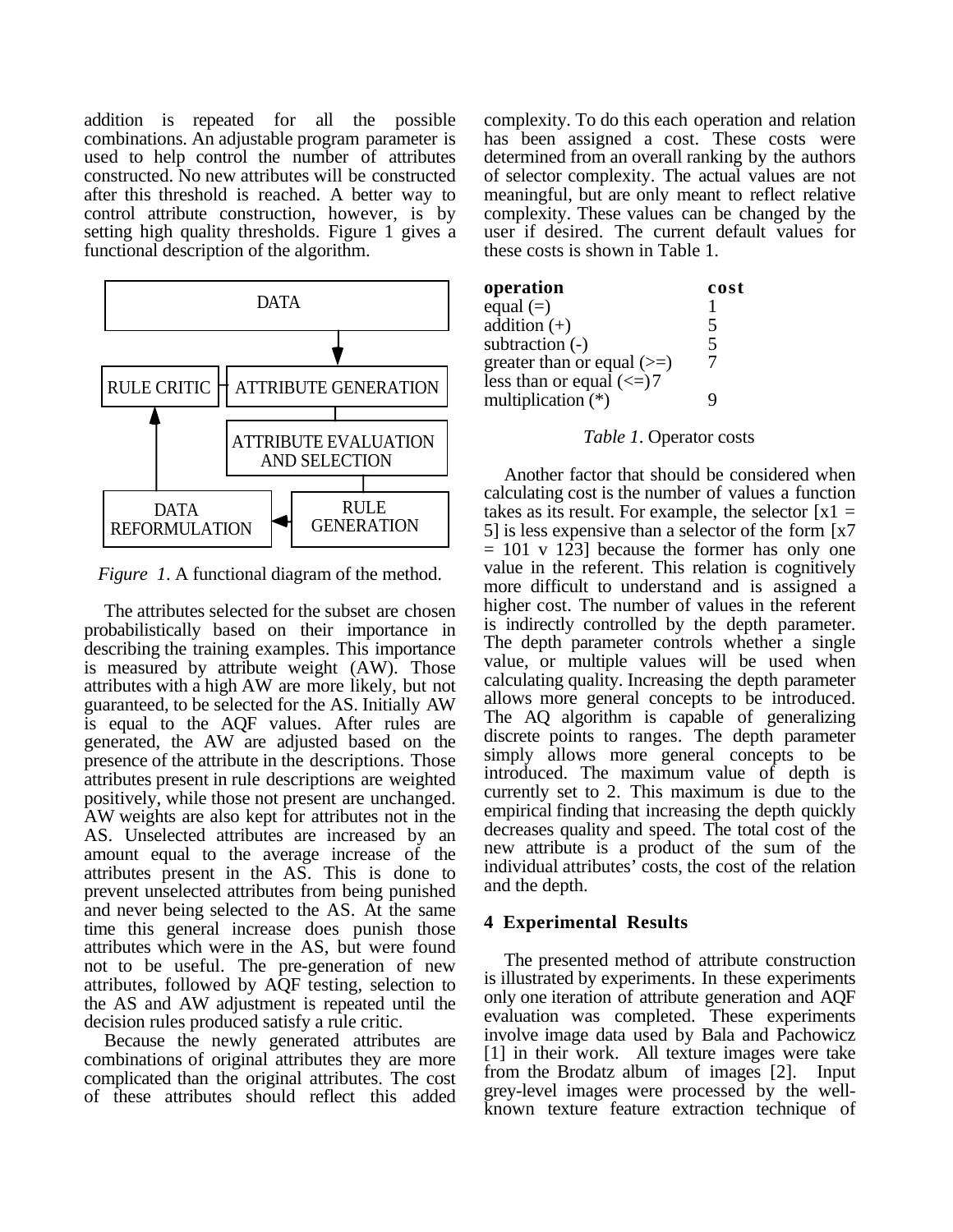Laws' masks [3] for texture feature extraction. A vector of eight features was extracted for a single pixel, and for each method of feature extraction.

In the first experiment the learning set contained five classes of texture images, each with 50 events and described by eight original attributes. From these eight original an additional 46 attributes were constructed from the  $\leq$  and the  $\leq$  binary operators.

In the second and third experiments the learning set contained twelve classes of 100 events, and was described by eight original attributes. From these eight original, an additional 37 attributes were constructed in the second experiment, and an additional 43 were constructed in the third experiment. In both experiments the attributes finally retained consisted of functions of the  $\leq$   $\leq$ and '=' binary operators. The same testing set was used for all three experiments, which consisted of 12 preclassified texture images classes, each with 200 examples. To test the rules which included constructed attributes the original eight attributes of the testing set had to be expanded to include the newly constructed attributes. This expansion depended on the attributes discovered in the learning data. These same attributes were then calculated for the testing set.

The results of these experiments are shown in Table 2. Three sets of learning data were presented to NEWGEM, a learning program in the AQ family that does not have the ability of constructive induction [9], and then to AQ17-

| Exp.                                         | #1 |    | #2    |     | #3 |     |
|----------------------------------------------|----|----|-------|-----|----|-----|
|                                              | NG | AQ | NG AQ |     | NG | AQ  |
| Overall %<br>first rank<br>correct<br>recog. | 81 | 84 | 74    | 76  | 72 | 75  |
| Overall %<br>correct<br>recog.               | 98 | 99 | 99    | 100 | 97 | 100 |

# AQ : aq17-Pre NG: Newgem

### *Table 2*. Comparison of rules produced by NEWGEM (a) and AQ17-Pre (b).

PRE, a program that partially implements the method presented in this paper. The overall first rank correct classification for AQ17-PRE for the three experiments was 78%, compared to 75% for NEWGEM. The average overall recognition was 100% for AQ17-PRE and 98% for NEWGEM.

The values shown in Table 2 were calculated by a testing tool called ATEST [11]. In ATEST rule performance is measured by the degree of agreement between a class description rule and a testing example from an assigned class. ATEST views rules as expressions when comparing them to a vector of attributes (e.g., a testing example). The result of this evaluation is a real number which is the degree of consonance between the conditional part of the rule and the event. The overall percent first rank value is the percentage of events which matched the correct description rule greater than any other rule. The overall percent value is the percentage of events whose consonance value was within a threshold margin t, of the highest matching rule.

While the performance of the rules was higher for AQ17-PRE, than for NEWGEM, the rules produced by AQ17-PRE were also shorter. The total number of complexes needed to describe all the texture classes for the texture description was fewer for AQ17-PRE. For the first experiment the average reduction, for *each class*, was 1, while the average per class reduction for the second and third experiments was 2 complexes for *each class*. In addition to having fewer complexes, another advantage of the rules produced by AQ17-PRE is the high quality of the first complex in covering



*Graph* 1. Recognition results from experiment 1

the example space. As mentioned earlier, the rules produced by AQ17-PRE and NEWGEM are in the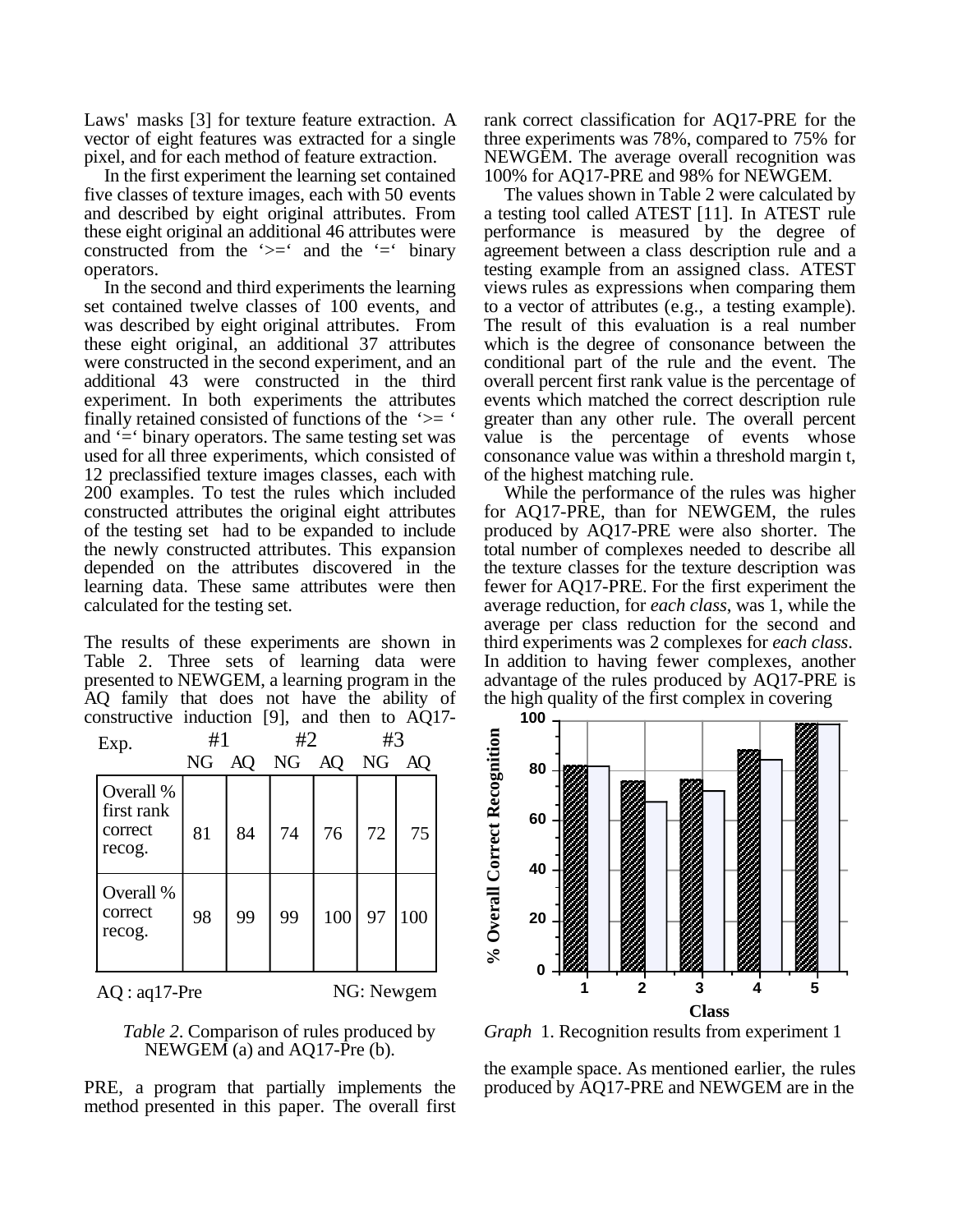form of complexes. Both programs associate with every complex a t-weight representing the total number of covered events. An event is considered covered when the complex is satisfied by an event.The t-weight may then be interpreted as the representativeness of a complex as a concept description. The highest t-weight complexes in the covers produced by AQ17-PRE were greater than the highest t-weight complexes in the rules produced by NEWGEM. The average increase in the t-weight from the rules produced by NEWGEM to those produced by AQ17-PRE, was 4.0, for the first experiment 5.25 for the second, and 7.25 for the third experiment. The rules produced by AQ17-PRE, therefore, contain fewer disjuncts and contain complexes that are more representative of the concept being described, than those produced by NEWGEM.

Graphs 1 through 3 show the recognition testing results of the three experiments by class. The results for rules produced by AQ17-PRE are shown by a darkly shaded bar, and the results for rules produced by NEWGEM are shown by a lightly shaded bar. There were 200 testing events per class. The height of a bar represents the percent of testing events correctly classified.

# **5 Conclusion**

The proposed method of pre-generative constructive induction partially implemented in AQ17-PRE, performed well on the problems in the experiments. The rules produced by the



*Graph* 2. Recognition results from experiment 2.

method, were superior to the rules produced by using only the original attributes. The method of pre-generative construction of attributes described in this paper has shown itself to be a useful process. In the domain of texture recognition the rules produced after a pre-generation process and that contained new attributes were found to be superior to the rules described by only the original attributes in terms of recognition on testing, complexity of rule, and quality of individual covers.

The ideas proposed here can be improved in many ways. This approach only constructs new attributes which are pairs of original attributes. Furthermore the method is exhaustive, trying all possible combinations every time the program is run. A more sophisticated approach which first detects the need for construction and also bases attribute performance on a training set weighted according to difficulty is being investigated. These event weights reward new attributes which cover 'hard' concepts and attempt to prevent the construction of new attributes which cover events which are already well described.

Another problem for future work is to use domain knowledge to guide the process of applying operators in generating new attributes. This background knowledge could be in the form of a mathematical function of the original attributes. Such a feature would allow the program to generate very advanced and complex